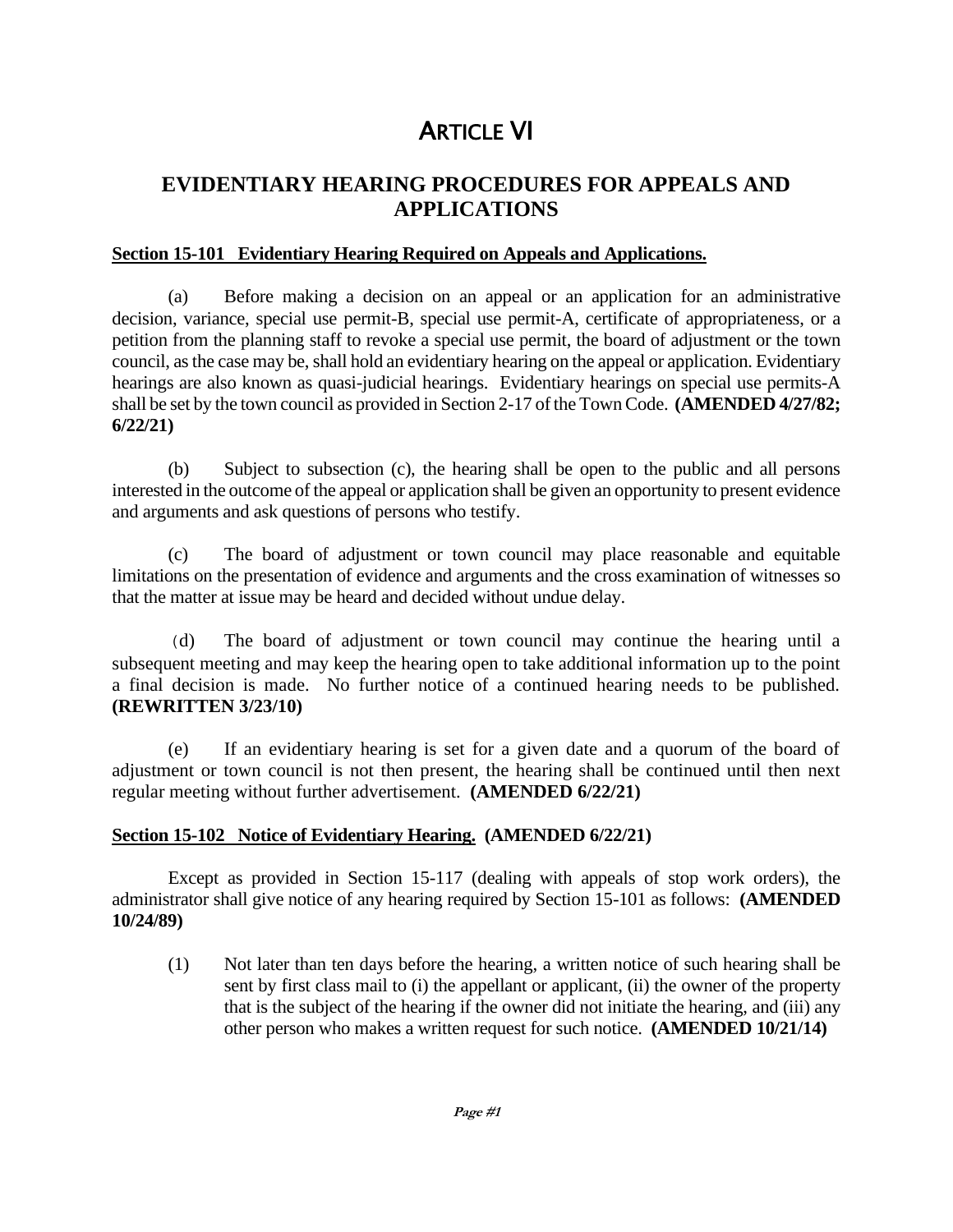- (2) With respect to hearings on matters other than special use permits, notice shall be given to neighboring property owners by mailing a written notice not later than 10 days or earlier than 25 days before the hearing to those persons who are listed on Orange County's computerized land records system as owners of real property any portion of which is abutting or located within 150 feet of the lot that is the subject of the application or appeal. The planning staff shall also make reasonable efforts to mail a similar written notice not less than 10 days or earlier than 25 days before the hearing to the occupants of residential rental property which is abutting or located within 150 feet of the lot that is the subject of the application or appeal. With respect to hearings on the issuance or revocation of special use permits, notice shall be given to abutting property owners by mailing a written notice not later than 10 days or earlier than 25 days before the hearing to those persons who are listed on Orange County's computerized land records system as owners of real property any portion of which is abutting or located within 500 feet of the lot that is the subject of a special use permit-B and 1000 feet of the lot that is the subject of a special use permit-A. The planning staff shall also make reasonable efforts to mail a similar written notice not less than 10 days or earlier than 25 days before the hearing to the non-owner occupants of residential rental property abutting or located within located within 500 feet of the lot that is subject to a special use permit-B and 1,000 feet of the lot that is the subject of the special use permit-A. In all cases, notice shall also be given by prominently posting signs in the vicinity of the property that is the subject of the proposed action. Such signs shall be posted within the same 10 to 25-day period for mailed notice. **(AMENDED 10/12/82; 1/22/85; 4/15/97; 10/12/99; 3/26/02; 6/22/21)**
- (3) In the case of special use permits-A, notice shall be given to other potentially interested persons by publishing a notice in a newspaper having general circulation in the Carrboro area one time not less than seven nor more than fifteen days prior to the hearing. **(AMENDED 10/12/99)**
- (4) The notice required by this section shall state the date, time, and place of the hearing, reasonably identify the lot that is the subject of the application or appeal and give a brief description of the action requested or proposed.
- (5) In the case of an application for a variance from the provisions of Sections 15-265 and 15-266, dealing with requirements peculiar to areas within the University Lake Watershed or Jordan Lake Watershed, the administrator shall also send the notice required by this section to each government having jurisdiction in the watershed or using the water supply for consumption. **(AMENDED 10/15/96)**

## **Section 15-102.1 Administrative Materials. (AMENDED 6/22/21)**

The administrator or staff to the board of adjustment or town council shall transmit to the board or council all applications, reports, and written materials relevant to the matter being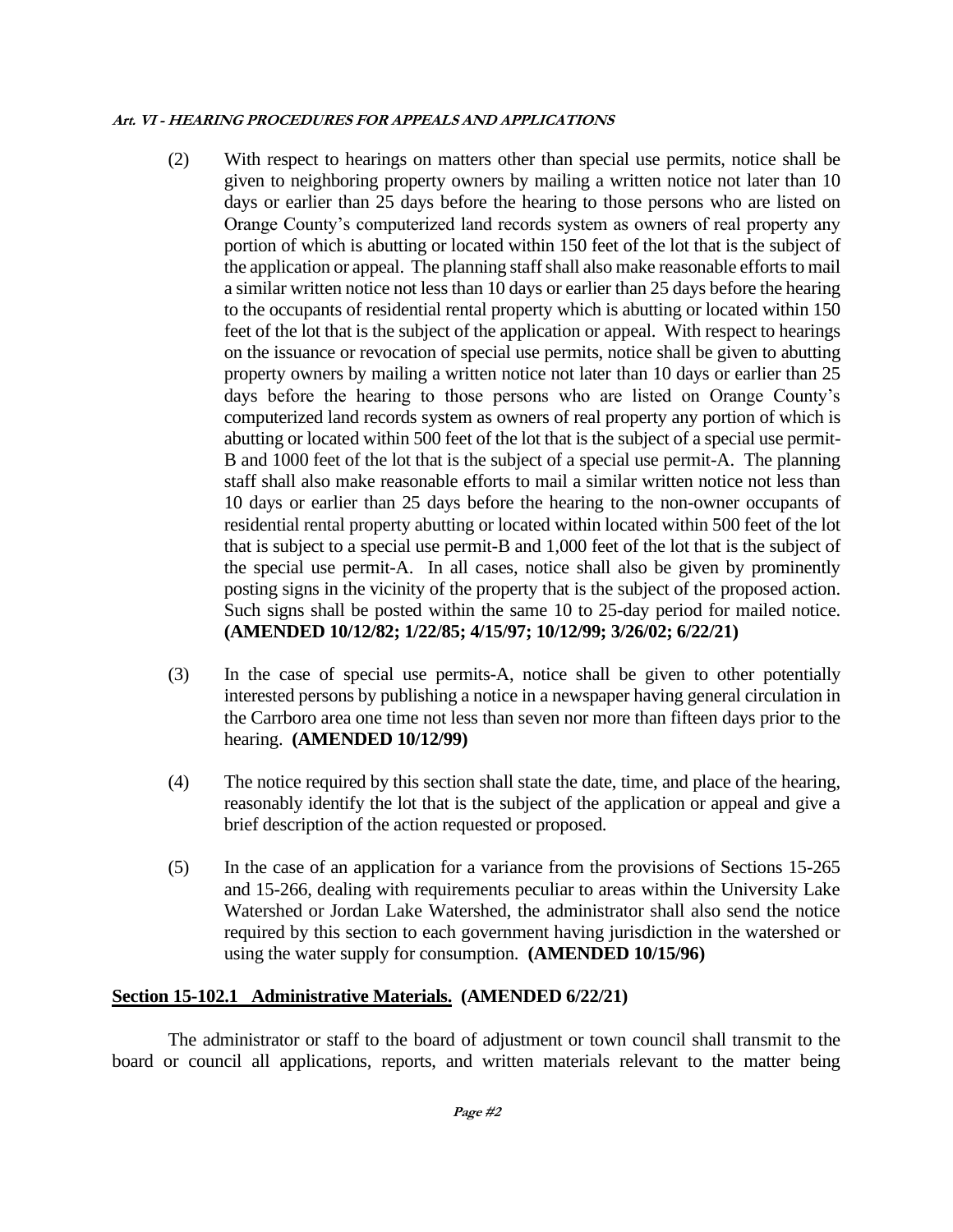considered. The administrative may be distributed to the members of the board or council prior to the hearing if at the same time they are distributed to the board a copy is also provided to the appellant or applicant and to the landowner if that person is not the appellant or applicant.

- (1) The administrative materials, may be provided in written or electronic form, and shall become part of the hearing records.
- (2) Objections to inclusion or exclusion of administrative materials may be made before or during the hearing. Rulings on unresolved objections shall be made by the board or council at the hearing.

# **Section 15-103 Evidence. (REWRITTEN 6/22/21)**

(a) The provisions of this section apply to all evidentiary hearings for which a notice is required by Section 15-101.

(b) All persons who intend to present evidence to the permit-issuing board, rather than arguments only, shall be sworn.

- (1) The applicant, the town, and any person who would have standing to appeal the decision under G.S. 160D-1402(c), and Article V of this chapter, shall have the right to participate as a party at the evidentiary hearing.
- (2) Other witnesses may present competent, material, and substantial evidence that is not repetitive as allowed by the board of adjustment or town council.
- (3) Any person who, while under oath during a proceeding before the board or council determining a quasi-judicial matter, willfully swears falsely is guilty of a Class 1 misdemeanor.

(c) All findings and conclusions necessary to the issuance or denial of the requested permit or appeal (crucial findings) shall be based upon reliable evidence. Competent evidence (evidence admissible in a court of law) shall be preferred whenever reasonably available, but in no case may crucial findings be based solely upon incompetent evidence unless competent evidence is not reasonably available, the evidence in question appears to be particularly reliable, and the matter at issue is not seriously disputed.

(d) Objections regarding jurisdictional and evidentiary issues, including, but not limited to, the timeliness of an appeal or the standing of a party, may be made to the board or council. The chair shall rule on any objections, and the chair's rulings may be appealed to the full board or council. These rulings are also subject to judicial review pursuant to G.S. 160D-1402. Objections based on jurisdictional issues may be raised for the first time on judicial review.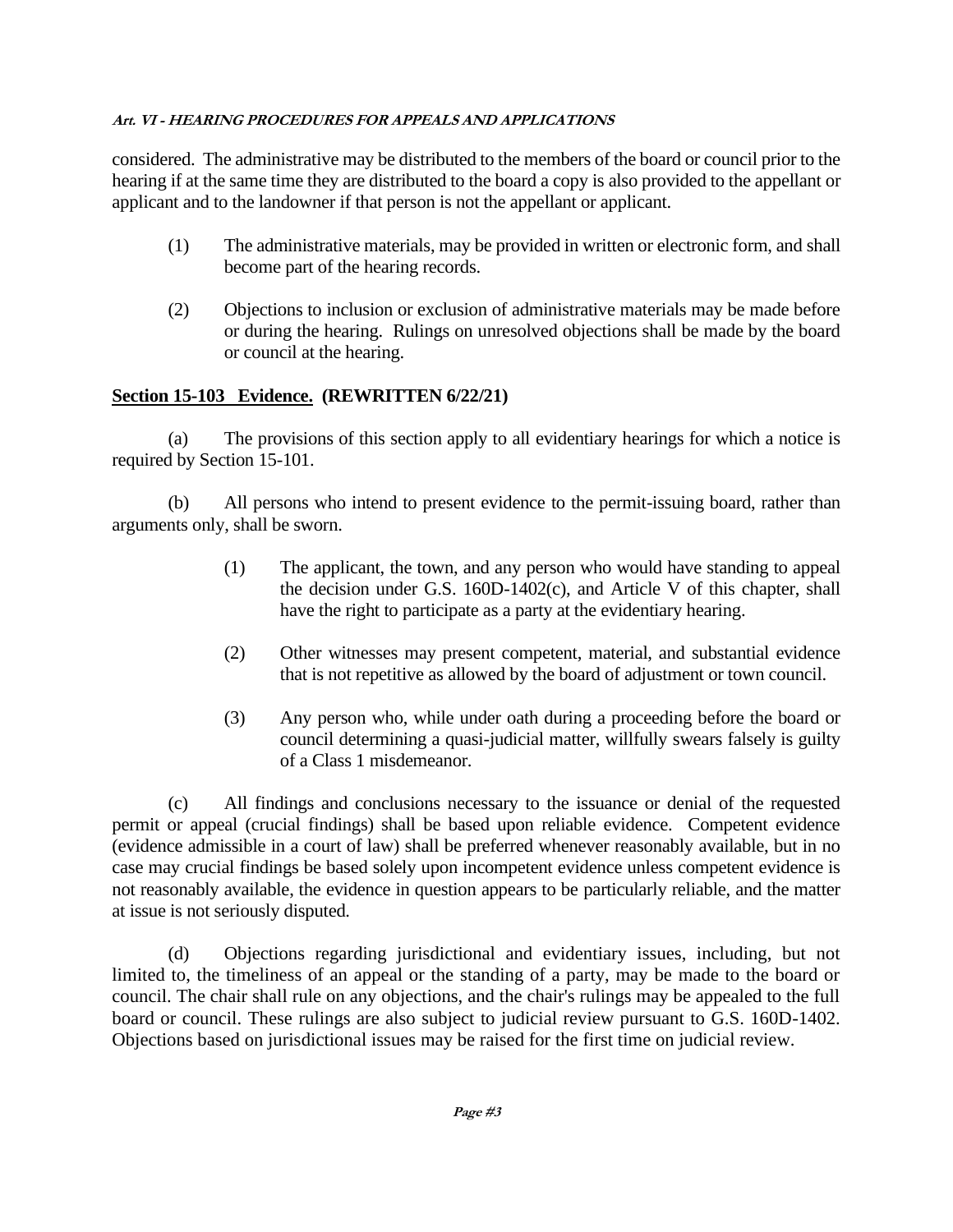The council or board making a quasi-judicial decision under this chapter through the chair or, in the chair's absence, anyone acting as chair may subpoena witnesses and compel the production of evidence. To request issuance of a subpoena, the applicant, the town, and any person with standing under G.S. 160D-1402(c) may make a written request to the chair explaining why it is necessary for certain witnesses or evidence to be compelled. The chair shall issue requested subpoenas that the chair determines to be relevant, reasonable in nature and scope, and not oppressive. The chair shall rule on any motion to quash or modify a subpoena. Decisions regarding subpoenas made by the chair may be immediately appealed to the full council or board. If a person fails or refuses to obey a subpoena issued pursuant to this subsection, the council or board or the party seeking the subpoena may apply to the General Court of Justice for an order requiring that its subpoena be obeyed, and the court shall have jurisdiction to issue these orders after notice to all proper parties.

# **Section 15-104 Modification of Application at Hearing.**

(a) In response to questions or comments by persons appearing at the hearing or to suggestions or recommendations by the town council or board of adjustment, the applicant may agree to modify his application, including the plans and specifications submitted.

(b) Unless such modifications are so substantial or extensive that the town council or board of adjustment cannot reasonably be expected to perceive the nature and impact of the proposed changes without revised plans before it, the council or board may approve the application with the stipulation that the permit will not be issued until plans reflecting the agreed upon changes are submitted to the planning staff. **(AMENDED 6/22/21)**

(c) The administrator who made the decision or the person currently occupying that position, if the decision maker is no longer employed by the local government, shall be present at the evidentiary hearing as a witness. The appellant shall not be limited at the hearing to matters stated in a notice of appeal. If any party or the town would be unduly prejudiced by the presentation of matters not presented in the notice of appeal, the council or board shall continue the hearing. **(AMENDED 6/22/21)**

# **Section 15-105 Record.**

(a) A tape recording shall be made of all hearings required by Section 15-101, and such recordings shall be kept for at least two years. Accurate minutes shall also be kept of all such proceedings, but a transcript need not be made.

(b) Whenever practicable, all documentary evidence presented at a hearing as well as all other types of physical evidence shall be made a part of the record of the proceedings and shall be kept by the town for at least two years.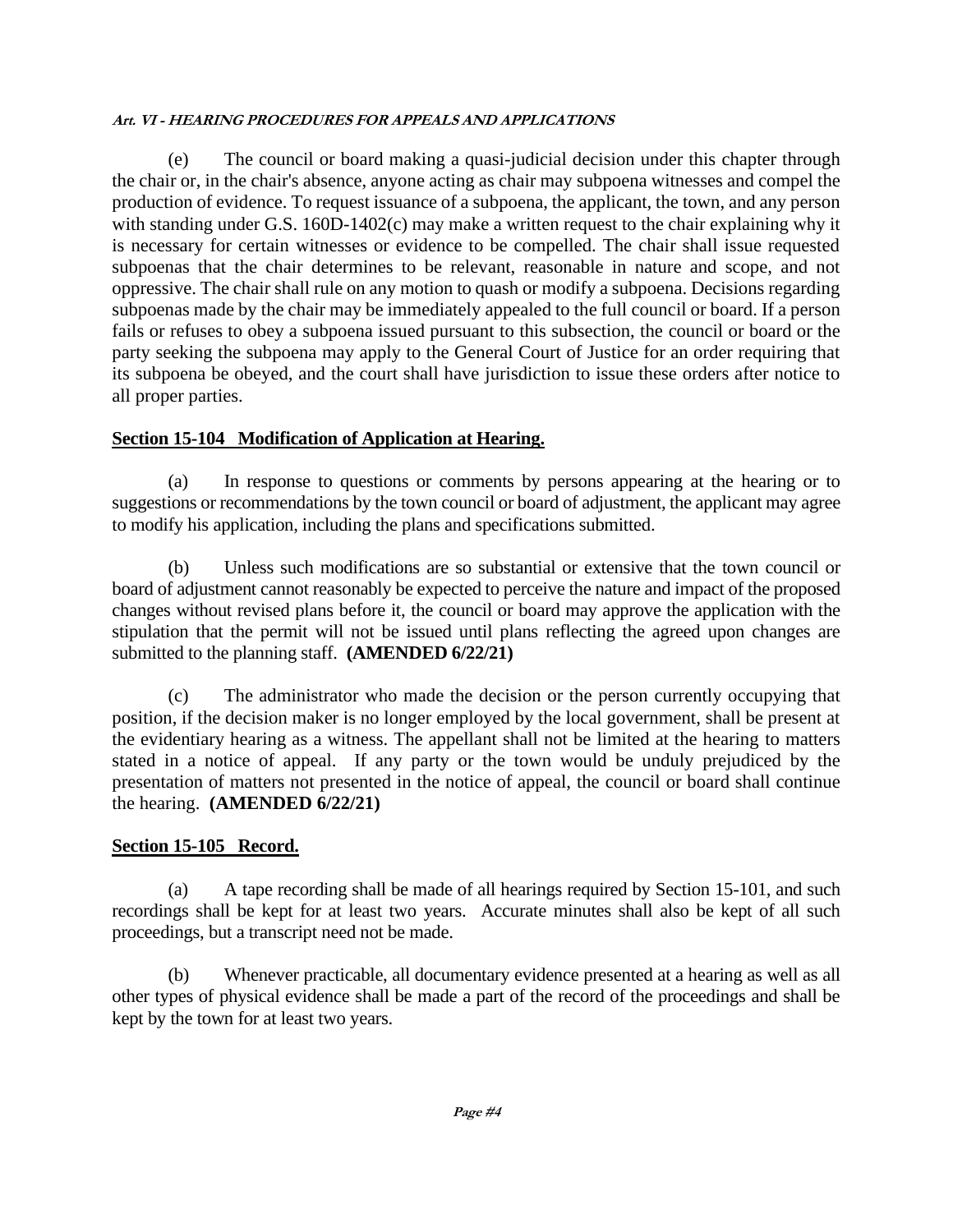# **Section 15-106 Written Decision. (AMENDED 10/21/14)**

(a) As provided in G.S. 160D-403(a), every quasi-judicial decision made by the town council or the board of adjustment shall be based upon competent, material, and substantial evidence in the record. Each quasi-judicial decision shall be reduced to writing and reflect the council's or board's determination of contested facts and their application to the applicable standards. The written decision shall be signed by the chair or other duly authorized member of the council or board. **(AMENDED 6/22/21)**

(b) A quasi-judicial decision is effective upon filing the written decision in the planning department. The decision of the council or board shall be delivered by personal delivery, electronic mail, or by first-class mail to the applicant, property owner, and to any person who has submitted a written request for a copy prior to the date the decision becomes effective. The person required to provide notice shall certify that proper notice has been made.

# **Section 15-107 Standing. (AMENDED 6/22/21)**

A petition may be filed under this section only by a petitioner who has standing to challenge the decision being appealed. The following persons have standing to file a petition under this section:

- (1) Any person possessing any of the following criteria:
	- a. An ownership interest in the property that is the subject of the decision being appealed, a leasehold interest in the property that is the subject of the decision being appealed, or an interest created by easement, restriction, or covenant in the property that is the subject of the decision being appealed.
	- b. An option or contract to purchase the property that is the subject of the decision being appealed
	- c. An applicant before the decision-making board whose decision is being appealed.
- (2) Any other person who will suffer special damages as the result of the decision being appealed.
- (3) An incorporated or unincorporated association to which owners or lessees of property in a designated area belong by virtue of their owning or leasing property in that area, or an association otherwise organized to protect and foster the interest of the particular neighborhood or local area, so long as at